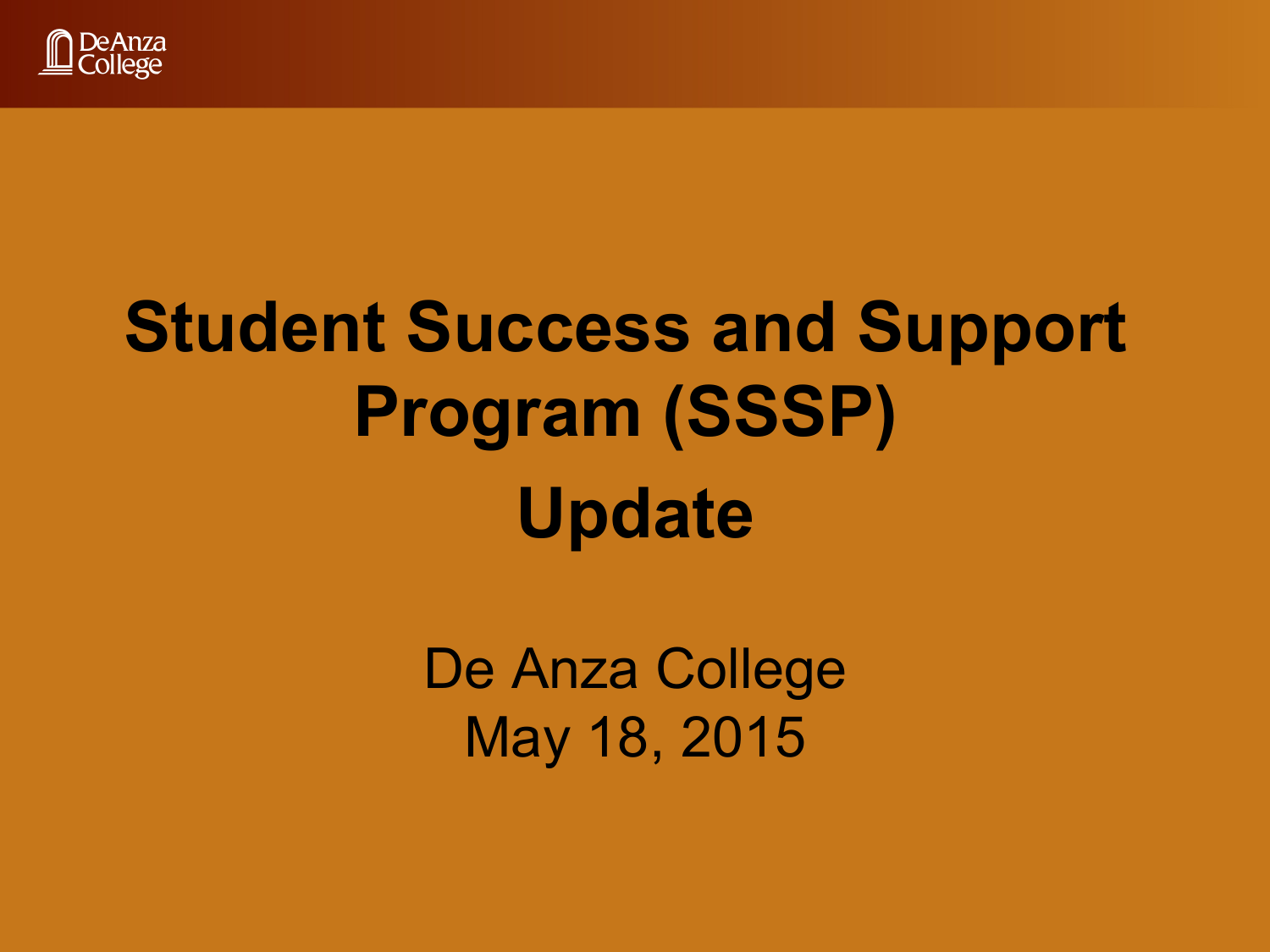

### Student Success and Support Program (SSSP) Overview

- The Student Success Act of 2012 (SB 1456) now known as the Student Success and Support Program (SSSP) is the first step to begin implementation of Student Success Task Force recommendations
- SSSP targets funding to the core matriculation services of orientation, assessment, counseling and advising, and development of education plans
- The bill aims to ensure student equity in assessment, student services, and access to college resources
- SB 1456 re-names the Matriculation program as the Student Success and Support Program
- Implementation started fall 2014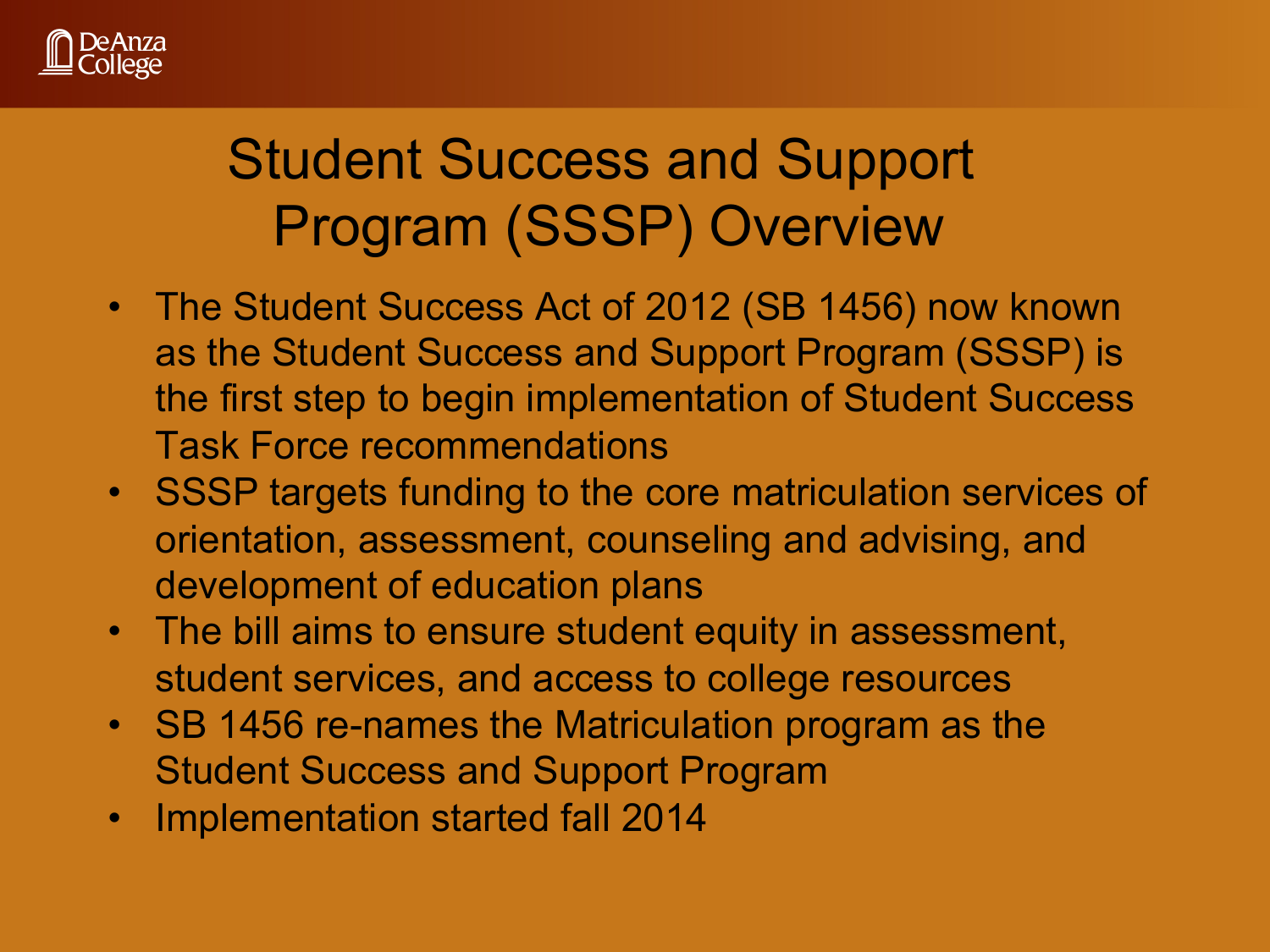# **SSSP Credit Funding Formula**

**College's Potential**  45 **Population of Students to Receive Services Initial Orientation (SS06)\*\* 10% Unduplicated Credit Base Funding Initial Assessment (SS07)\*\* 10% Student Headcount\* Floor \$35K or**  *(academic year =*  **10% Abbreviated SEP (SS09)\*\* 10%**  *summer, fall, winter, spring) (whichever is*  **Counseling/Advising (SS08) 15%**  *greater)*  **Comprehensive SEP (SS09) 35% At Risk Follow-Up Svc (SS10) 15% 40% Other Follow-Up Svc (SS11) 5%** \*Includes CA resident students enrolled as of

**Students Served at Served at THE College College** 

**60%** 

**Match** 

**2:1\*\*\*** 

\*\*Include pre-enrollment services provided for students with SB record

\*\*\*Match may include A&R, & SSSP related technology & research

census in at least 0.5 credit units, (STD7) headcount status "A," "B," "C," excludes special admits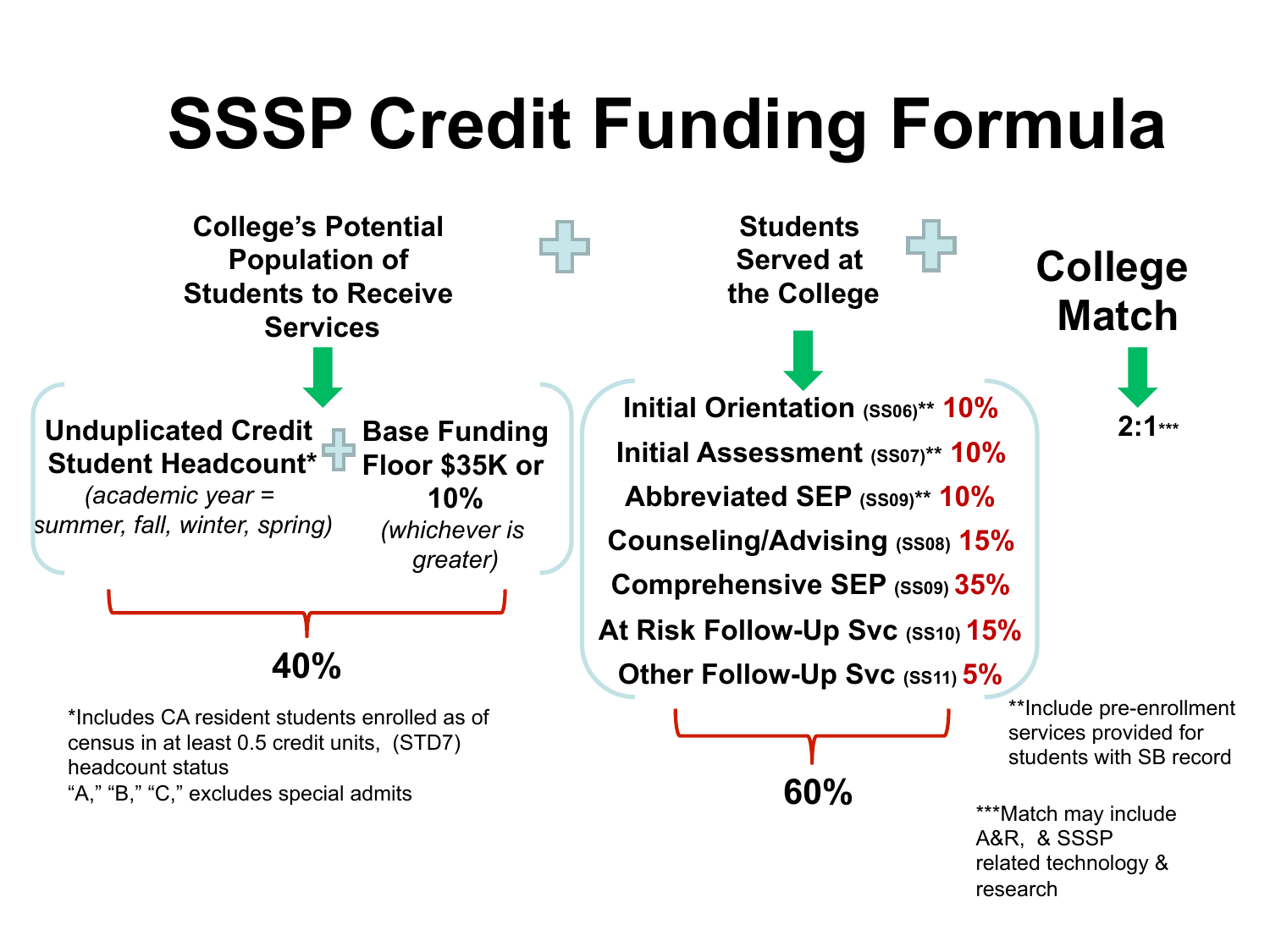### SSSP Funding Formula: "Students Served"

|             | <b>Service</b>                  | $\%$ | <b>Times Student</b><br><b>Can Be Counted</b>             |
|-------------|---------------------------------|------|-----------------------------------------------------------|
| $\bullet$   | <b>Initial Orientation</b>      | 10%  | Once                                                      |
| $\bullet$   | <b>Initial Assessment</b>       | 10%  | Once                                                      |
|             | • Abbreviated Ed. Plan          | 10%  | Once                                                      |
|             | • Counseling/Advising           | 15%  | Once per year                                             |
| $\bullet$ . | <b>Comprehensive Ed. Plan</b>   | 35%  | <b>Once</b> (revisions under other<br>follow-up services) |
|             | • At Risk Follow Up Services    | 15%  | Once per term (after first<br>term)                       |
| $\bullet$   | <b>Other Follow Up Services</b> | 5%   | Up to four times during the<br>year (after first term)    |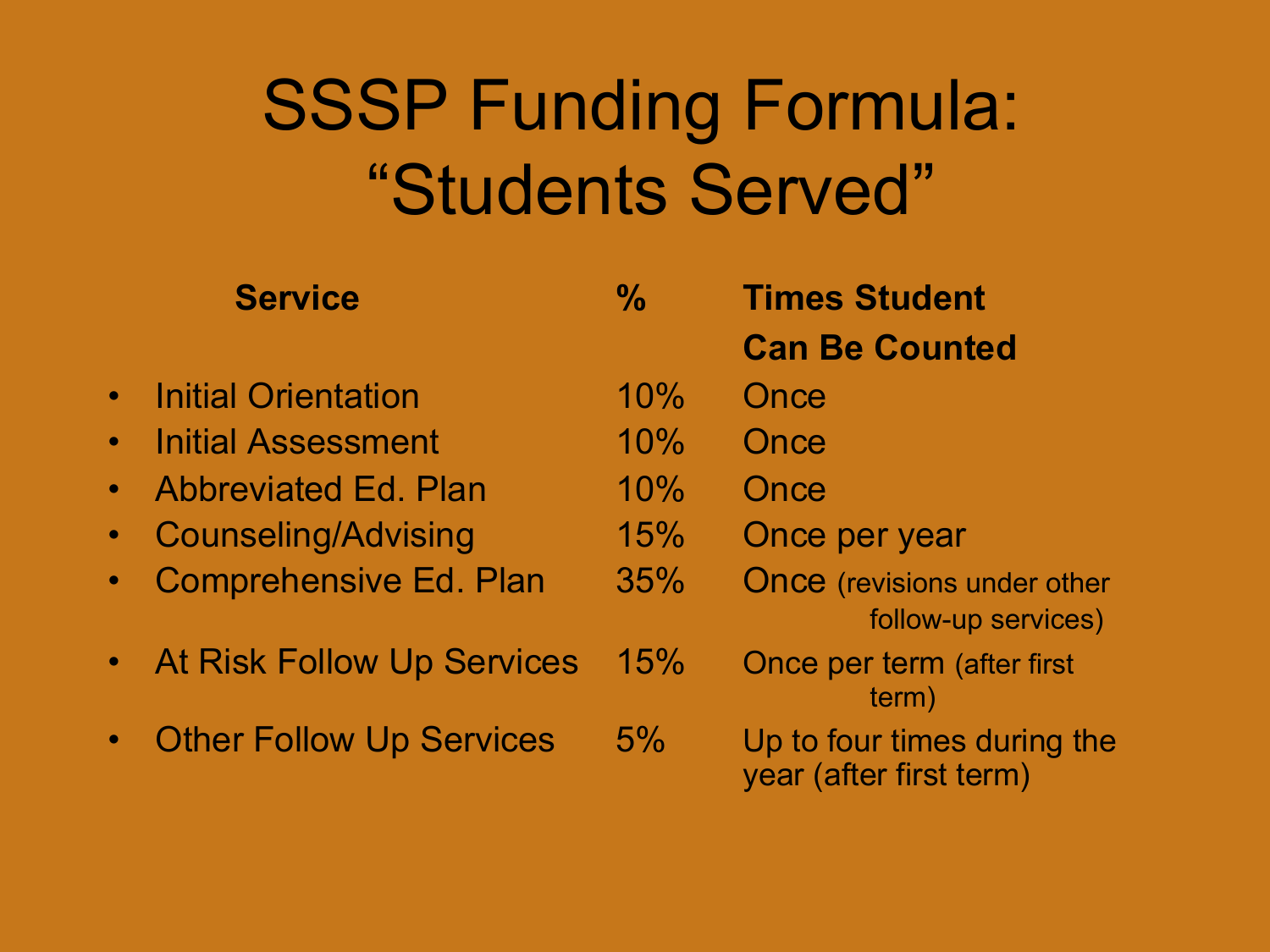# Priority Enrollment

- To be eligible for Priority Enrollment, all new students must have:
	- completed orientation and assessment,
	- have an education plan, and
	- selected a major and educational goal
- Continuing students must be in good academic standing and not have exceeded unit cap to be eligible and/or maintain priority enrollment
- State established first tier group: DSPS, EOPS, Foster Youth, CalWorks, Vets
- Districts to determine other priority enrollment criteria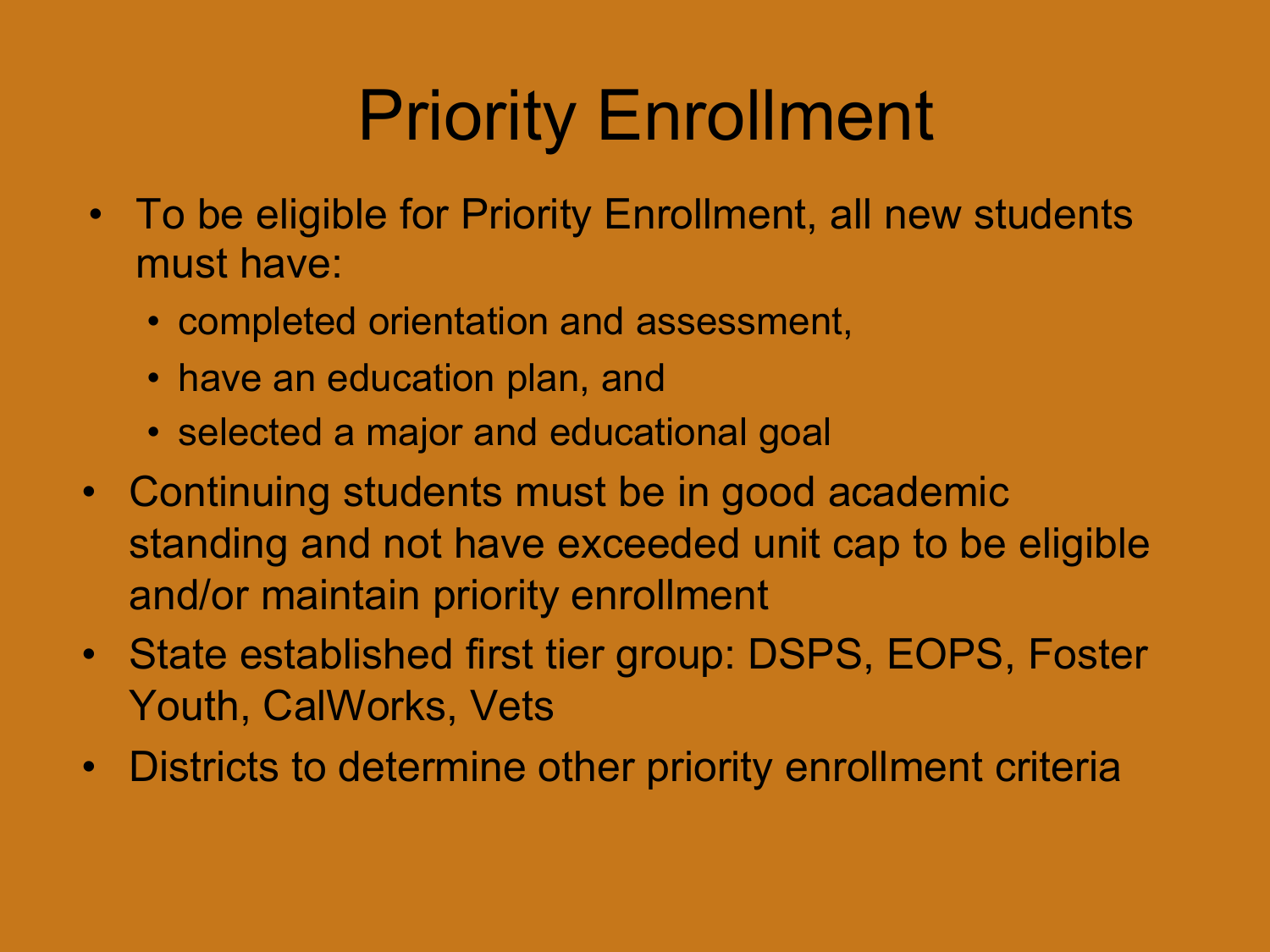# SSSP Core Services

- Assessment
- Orientation
- Educational Planning
	- Abbreviated Ed Plan (1-2 quarters)
	- Comprehensive Ed Plan (\*3 or more quarters) (\*minimum required for funding)
- Counseling/Advising
- Follow up (at-risk students)
	- Students enrolled in Basic Skills
	- Students with no identified educational goal
	- Students on academic/progress probation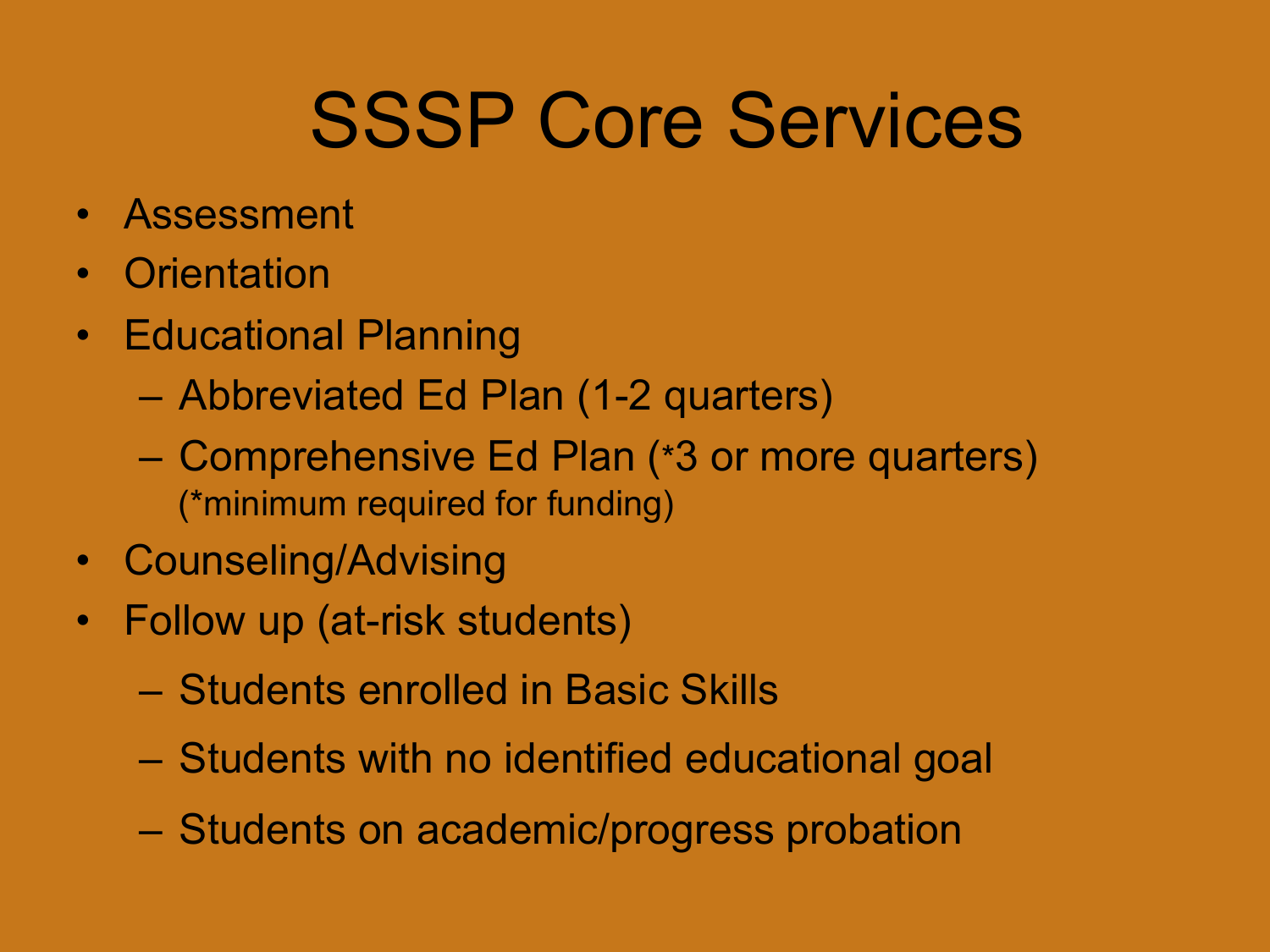# Assessment Update

#### Re-Test Study

- Students who tested in November and December 2014 were invited to retest in December 2014
	- 215 tested, 13 retested (6 placed higher, 7 no change)
- Students who tested in Winter quarter 2014 were invited to retest during Winter quarter
	- 122 tested, 16 retested (10 placed higher, 5 no change, 1 lower)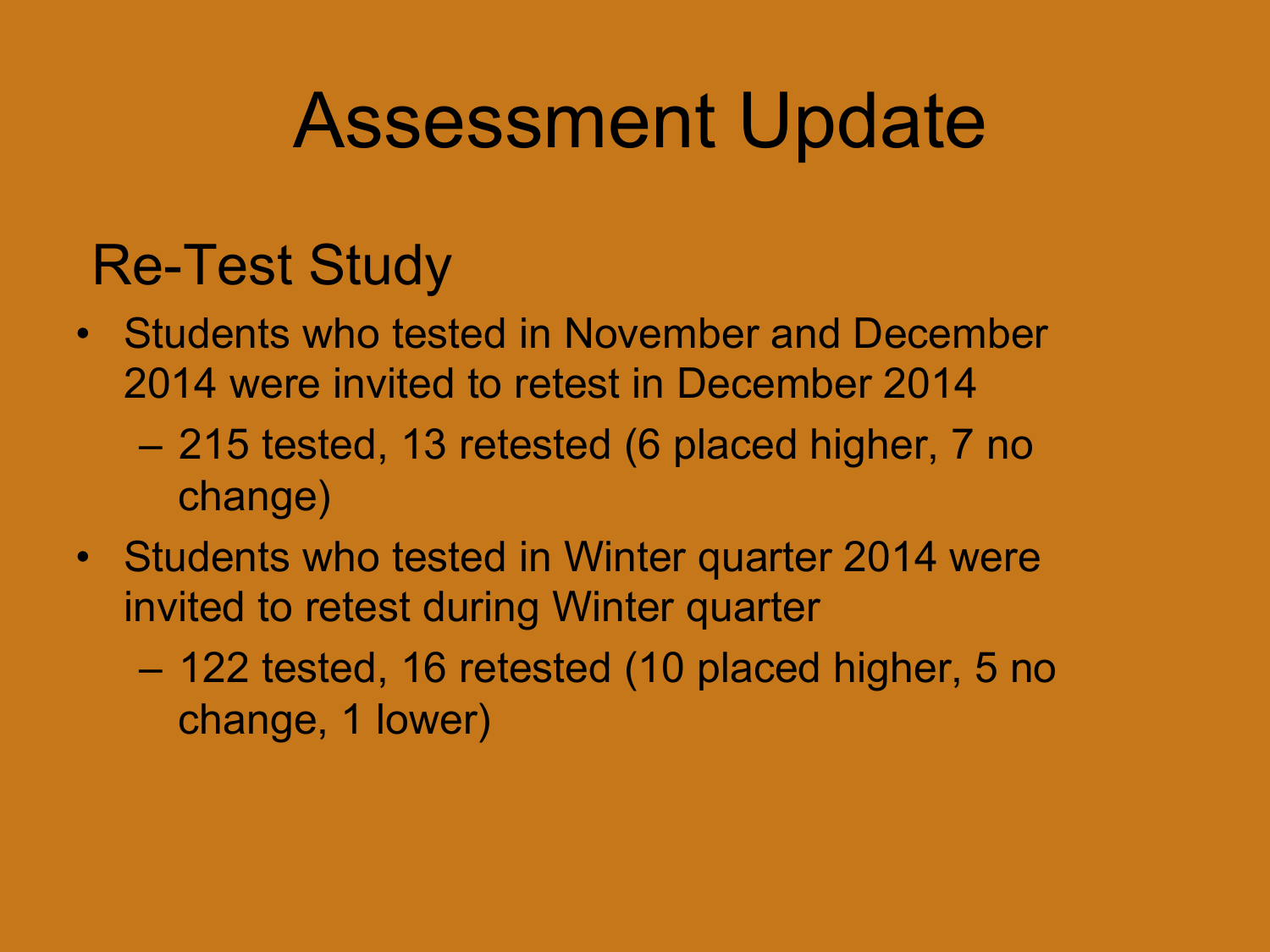### Multiple Measures Assessment Project

- De Anza is a pilot college for the State MMAP
- Activities De Anza is working on:
	- Retrospective analysis of students who came from Fremont Union High School District and their course taking patterns and grades at De Anza
	- In collaboration with the English Dept., piloting the use of high school GPA to add points to the Sentence Skills score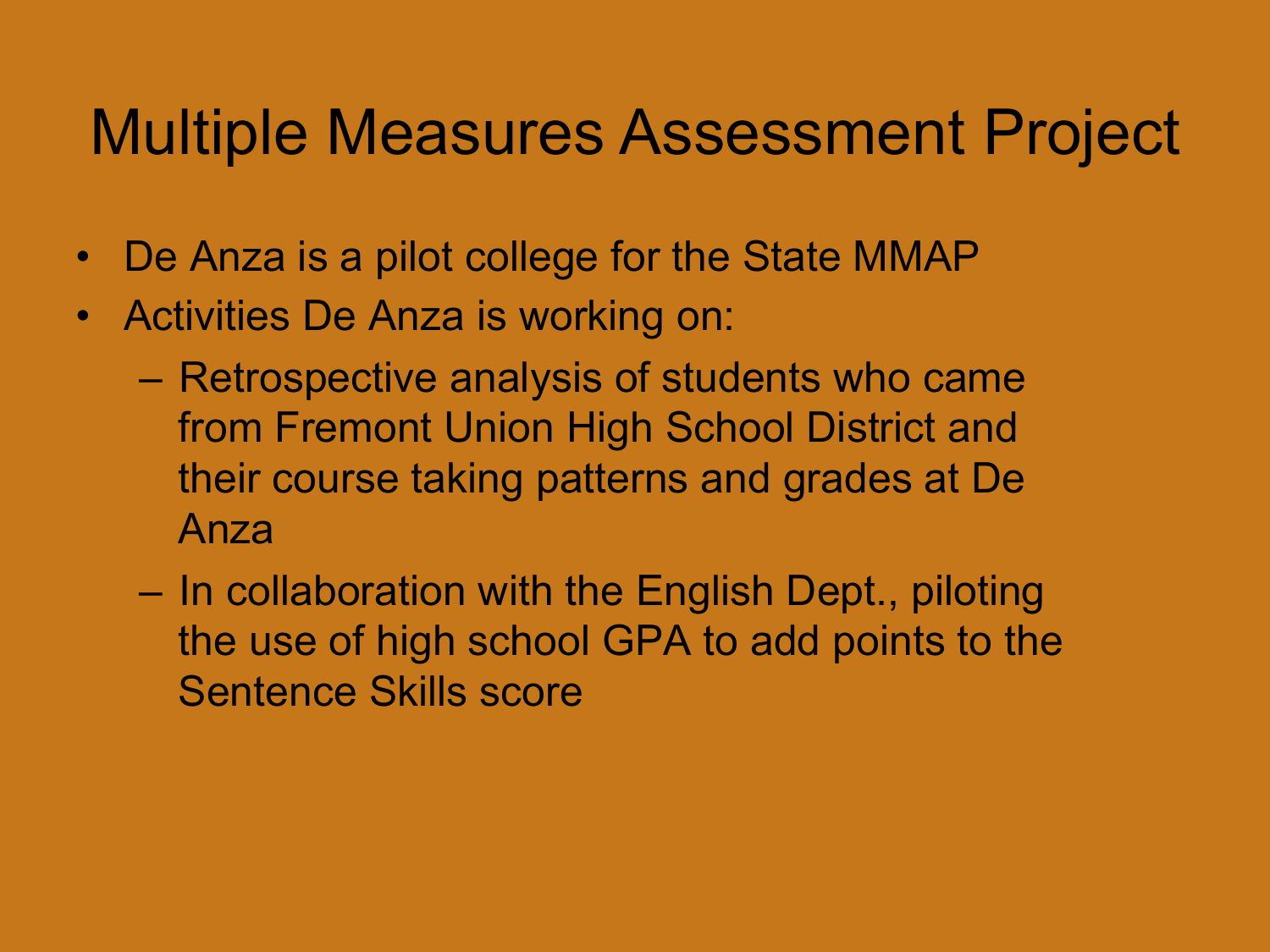# Common Assessment Initiative

- De Anza is a pilot college (15 colleges statewide)
- Two vendors selected: platform, test item developer
- Subject Area workgroups (English, mathematics, ESL) have created competency maps which will be used to create test items (currently under review)
- State Academic Senate voted in fall 2014 for an essay component of the English placement test
- Will include non-cognitive measures
- Piloting is planned for late fall 2015, early spring 2016 (dependent of item development)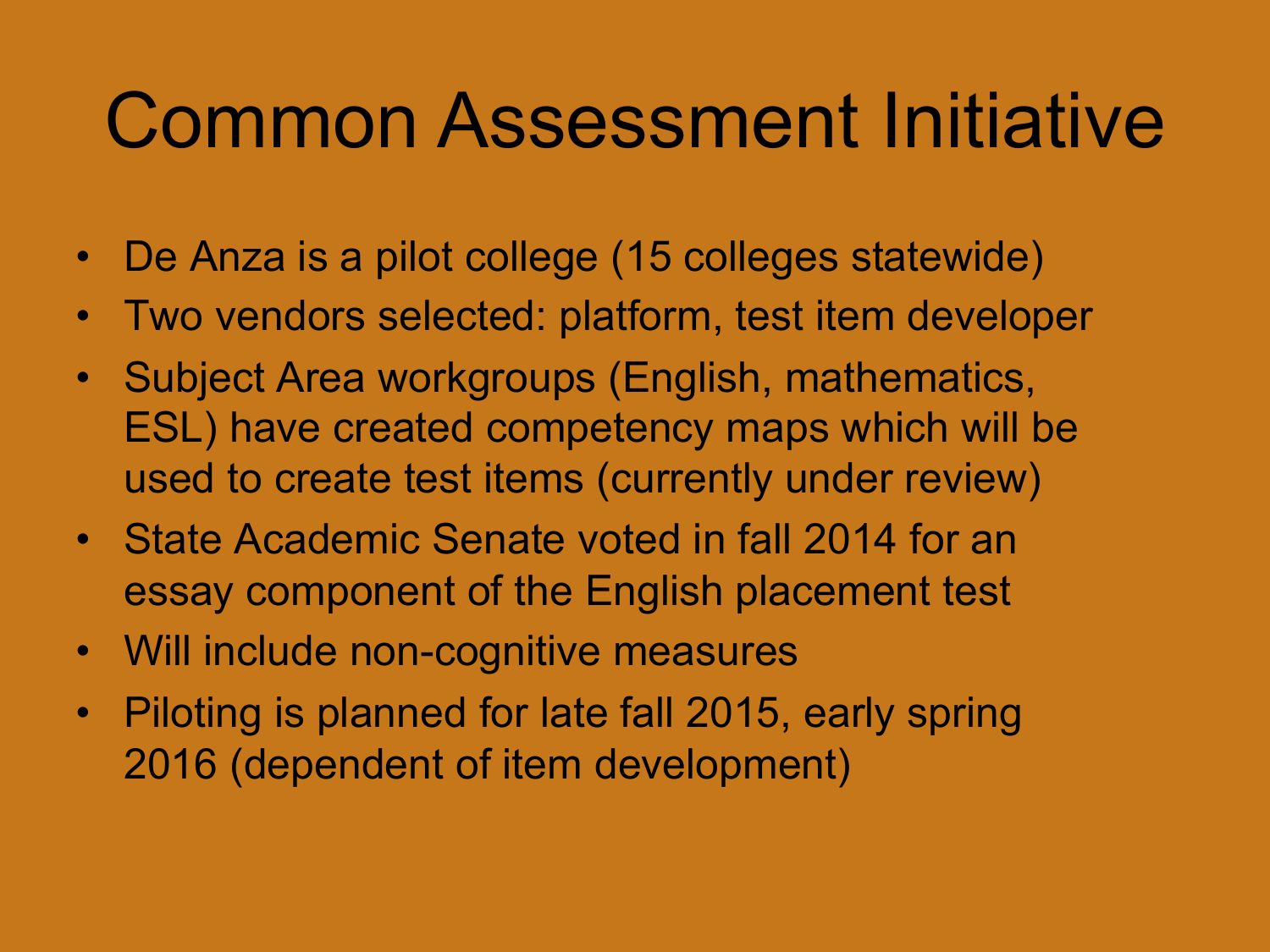# Online Orientation Update

- Goal is to develop an engaging, interactive orientation that will welcome students to the college
- Will initially include nine publicly available modules for the nine state-mandated topics; eventual plan would be to add other key information for entering students
- Online advisory group conducted media review, issued informal RFP; viewed proposals and current samples, but none were of the desired quality or creativity
- Interim solution soon to be in place
- New multimedia producer likely to be assigned to project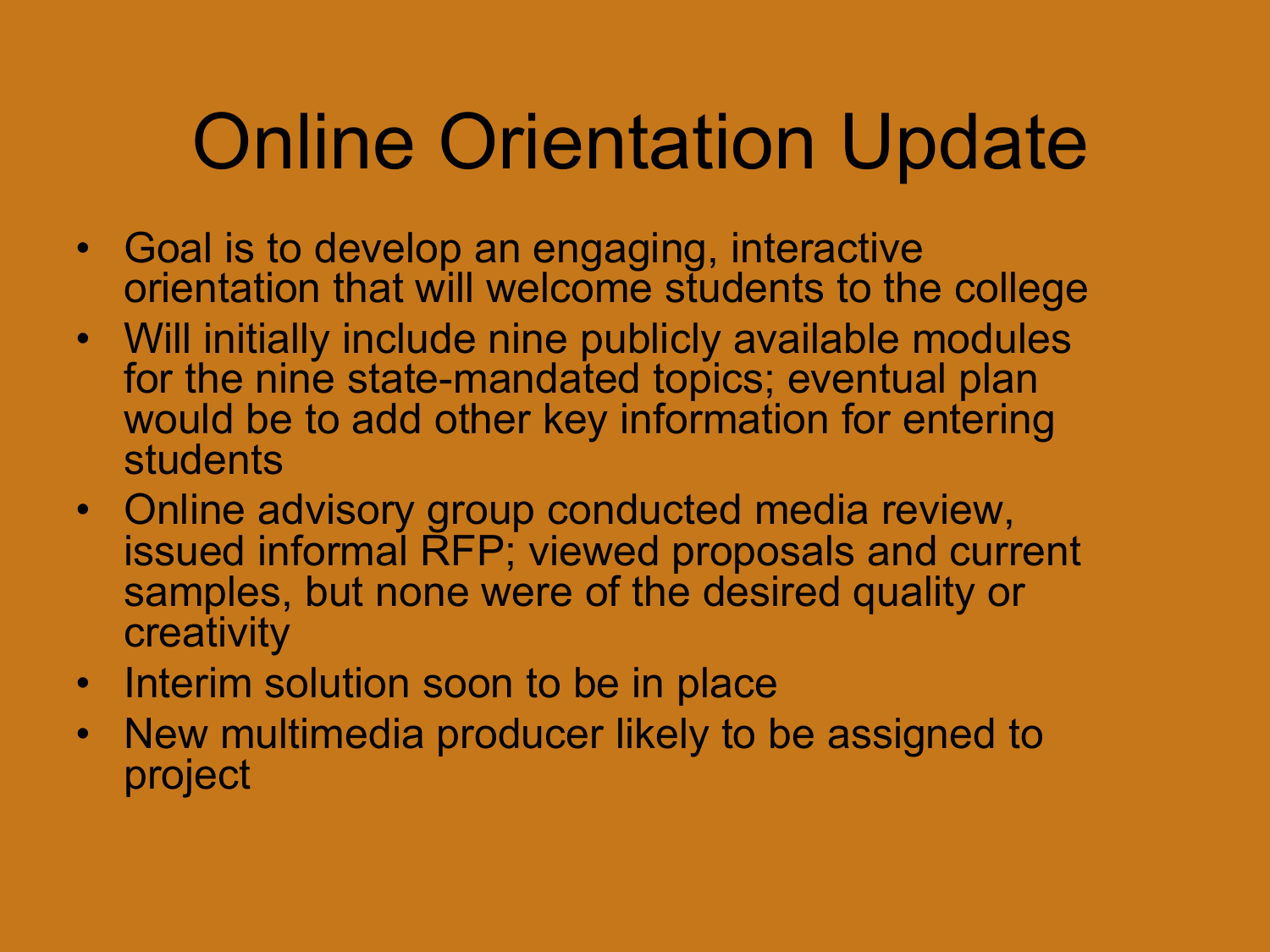# Educational Planning Update

- Abbreviated Ed Plan: As an outcome of an orientation workshop, students complete an abbreviated Ed Plan (1-2 quarters)
- New student Orientation/Abbreviated Ed Plan workshops are being offered in high schools, as well as sessions scheduled on campus
- Comprehensive Ed Plan: Students should complete their comprehensive educational plan (3 or more quarters) after enrollment, prior to the end of the fourth quarter of enrollment (22 quarter units)
- Educational plans are developed in DegreeWorks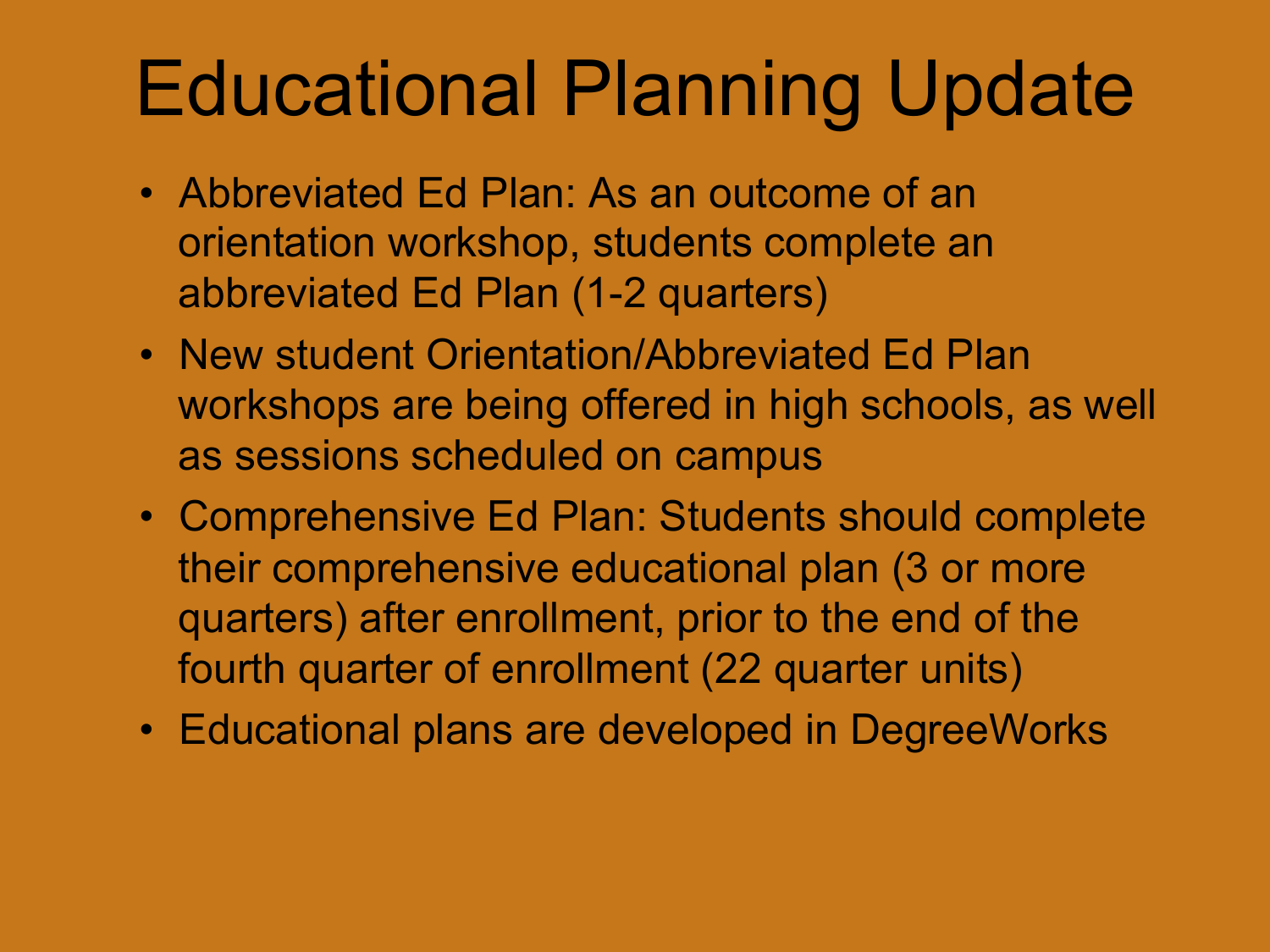## Follow Up/At-Risk Students Update

- An academic probation process is currently in place
- Students are placed on different levels of probation depending on amount of time on academic probation
- Academic standing report is run each quarter
- Students must complete workshops, surveys, progress reports or meet with a counselor depending on their level of probation
- The SARS grid reason codes are currently being changed to accurately track students on probation who receive services
- An early alert system is currently being researched. This software (Starfish) may be provided by the state
- *TO DO: Work with Institutional Research to produce a roster of students on probation who have received services as one measure of the effectiveness of our current efforts.*